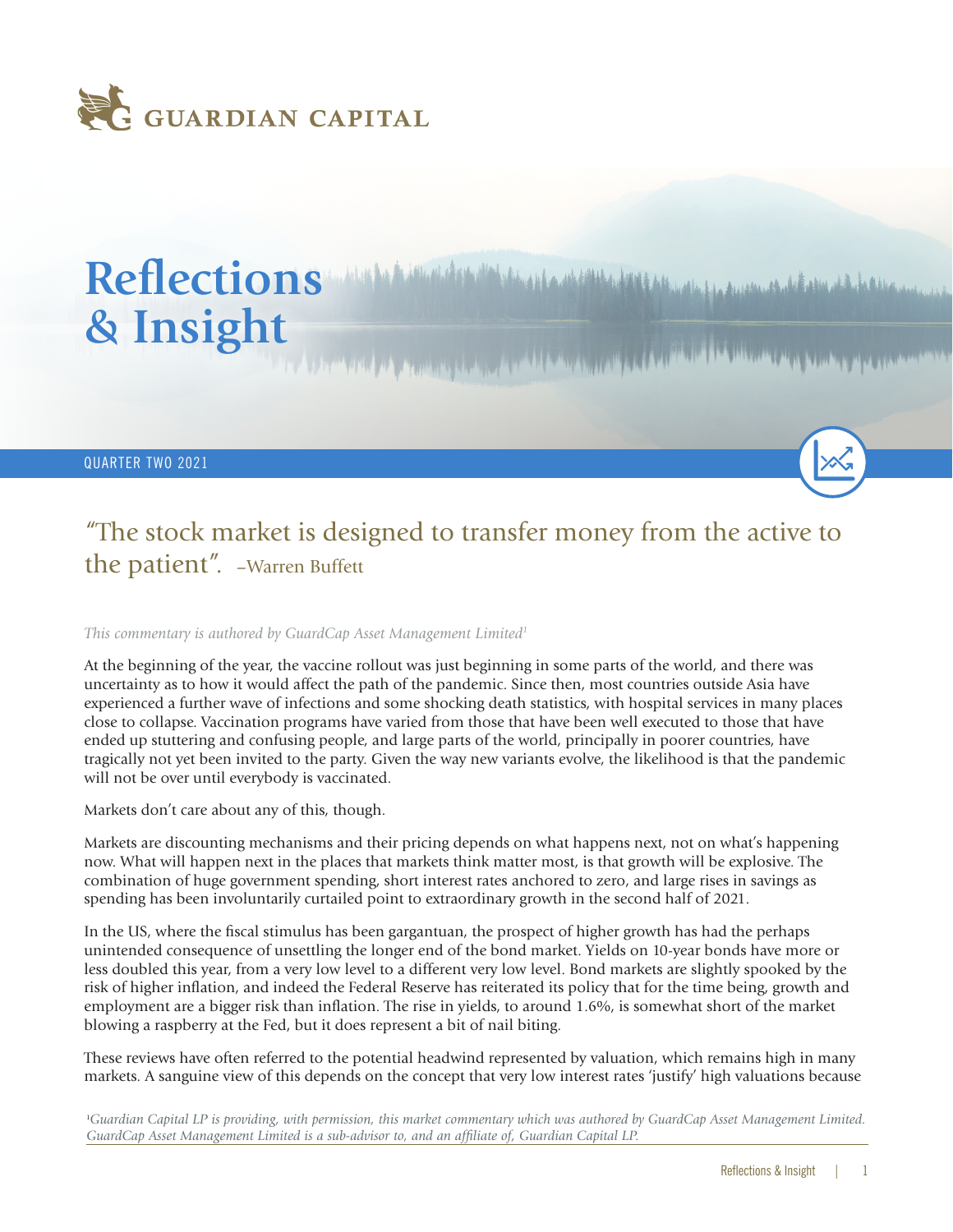share prices are the present value of future earnings and the lower the interest rate you use, the higher the price (in theory). The opposite should also be true, so you might expect that as 10-year yields go up, markets will go down. Unfortunately, the binary nature of this identity is not very reliable. While low interest rates in general explain high valuations, they are not causative. By the same token a reversal in interest rates does not of itself cause valuation to shrink. There can be offsetting factors.

The first of these is that short-term interest rates are still pretty much zero. It is often said that the most important price in the world is the price of 10-year US money – that 1.6% number – and in normal times that is undoubtedly true. Nevertheless, if investors can still access short-term funding close to zero, liquidity (the cash in the system) remains very plentiful. The second factor is that 1.6% is still not a very high number. There are plenty of erudite studies which will tell you that this 'price' only matters when it reaches a level of 2% or 3% or whatever. In reality, nobody knows. The third and arguably most important factor is earnings. Corporate profits this year are set to rise very sharply, albeit from depressed levels. When markets are exuberant, which they tend to be when money is very cheap, they will extrapolate to the moon, and on that basis valuations aren't very high at all.

#### Brilliant Yesterday, Now Ho-hum

The effect of higher rates has been more visible in what is known as market rotation. At times during the first quarter, the high-quality growth stocks that weathered the pandemic have suffered compared to more cyclical businesses which didn't do so well in 2020. The reason for this is that the expected earnings momentum (this is jargon for rate of change) for these companies is now higher than it is for growth names, including tech businesses. To quote Warren Buffett again, "remember that the stock market is a manic depressive." What was brilliant yesterday is now ho-hum, and vice versa. In practice, it hasn't been as simple as this, but this rotation does underline the tendency of market participants to feel the need to act when conditions change, when inactivity could well be the right reaction. The financial services industry is primed to act, to enjoy the endorphin rush of doing something and not to sit on the couch.

During the first quarter, therefore, there was a rise in the price of 10-year money, which caused a market rotation, but did not derail the upward trajectory of stock markets. The other thing that rose as a direct corollary

of this was volatility. A change of this ilk almost always leads to more activity and more volatility.

The markets also had to deal with some signs of excess. There were plenty of Initial Public Offerings, in particular in the technology sector, where venture capitalists were taking advantage of high valuations; and there was a rush of so-called SPACs (Special Purpose Acquisition Vehicles). These are a way for private companies to bypass the expense of listing on a stock market by reversing into a corporate shell. These vehicles are best left to specialists, as they are often a very effective way of transferring your money into somebody else's pocket.

Furthermore, the collapse of Greensill Bank and then the Archegos hedge fund were both indicators that traditional risk management had been overridden by lenders to these entities. Most old hands would have looked at these events and worried about possible contagion in other assets areas. In practice, this didn't happen, but both episodes are evidence that financial innovation can find ways to bypass regulation and that leverage has a downside in volatile markets. When there has been an extended period of very cheap money, it is all but inevitable that when the tide goes out, not everybody will be wearing a swim suit.

### Revisiting Inflation Risks

Returning to the rise in 10-year yields, it is worth revisiting the inflation risks. In these reviews, we have posited that excess labour supply and moderate capacity utilization would keep a lid on inflation. As discussed, for the bond market the jury is still out. The pandemic has certainly led to various problems in supply chains and it is likely that there will be unpredictable spikes in price across a range of industries, products and commodities over the next couple of years. Indeed, commodity prices are already rising. Whether this becomes endemic will depend on whether inflation expectations begin to become embedded in unit labour costs through higher wages. For those of us who are long in the tooth, this is what happened in the 1970's, where a combination of misguided policy, strong labour unions and the OPEC cartel caused a significant global rise in inflation. These generalized episodes are rare and usually have multiple causes, although they require very stern medicine to correct, as happened with the very strict monetary policy of the 1980's.

Today we are in what might be termed a Keynesian period, where monetary and fiscal controls are relaxed in pursuit of growth. These policies have also led to an unpreceded expansion in Central Bank balance sheets

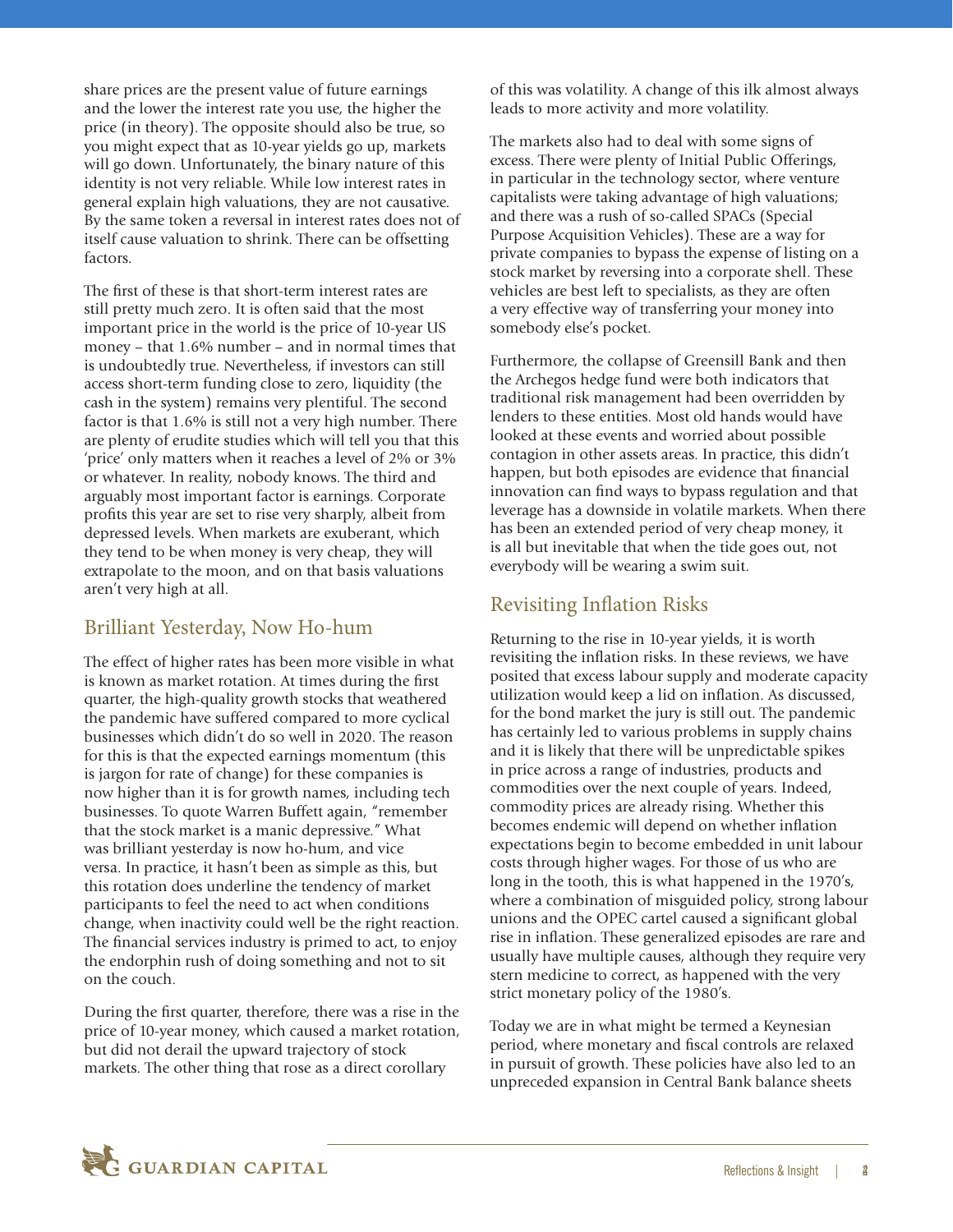through various forms of quantitative easing which show little sign of reversing, so this leaves little room for maneuver without triggering unfortunate consequences. Equally, money supply growth has been extraordinary, and, under the monetarist equation, is only noninflationary because velocity is so weak. It remains to be seen what will happen if this measure picks up, as might be expected if nominal GDP accelerates strongly.

#### Optimists Believe

Typically, central banks would be wary of these policies allowing inflation expectations to become embedded and would pursue rises in interest rates to head off the danger. The question now is whether the economy would be strong enough to take the medicine should it become necessary. The optimists believe that current policies will unleash a new era of capital spending on digitization, automation, infrastructure and 'reshoring' of supply chains and that these will trigger an increase in productivity, which will allow wages to rise without unit labour costs following. This is possible, although the same script was written at the top of the dotcom boom. The flipside of the optimistic coin is that high levels of debt will tend to stifle economic activity as the economy tries to get back to a neutral setting, which means that the relatively anemic growth of the last decade is set to repeat.

These two questions about inflation and productivity will determine the investing environment in the decade ahead. The evidence to support one argument over another is still thin on the ground and it remains very difficult to forecast how the world will be different as we recover from the pandemic. In the near term, inflation might be a cyclical problem, but will not be systemic, and the economy will recover strongly and then fade in 2022. Longer term, rather than try and pin colours to a particular mast, we will watch for developments and act

accordingly.

#### Diversification Remains your Friend

What this means for portfolios is that the underpinning for equity markets is still robust, but the headwinds are growing in strength, which may mean periods of higher volatility. Diversification remains your friend, both geographically and by sector, with a bias to those areas where growth is more predictable. This includes areas like healthcare and technology as well as Asia, but is not limited to these. As interest rates rise, so will the temptation to re-enter bond markets. The uncertainty here, though, is the extent to which central banks will allow rates to rise to choke off economic excess. Gold remains a hedge against some of this going wrong. For us, Bitcoin, which is often touted as a proxy for gold, is still in a speculative phase of its development and does not have a place in our portfolios.

All seems clear for now, but in two years' time, things may well be different. It is not yet time to batten down the hatches, but clearing the decks for heavier weather makes sense.